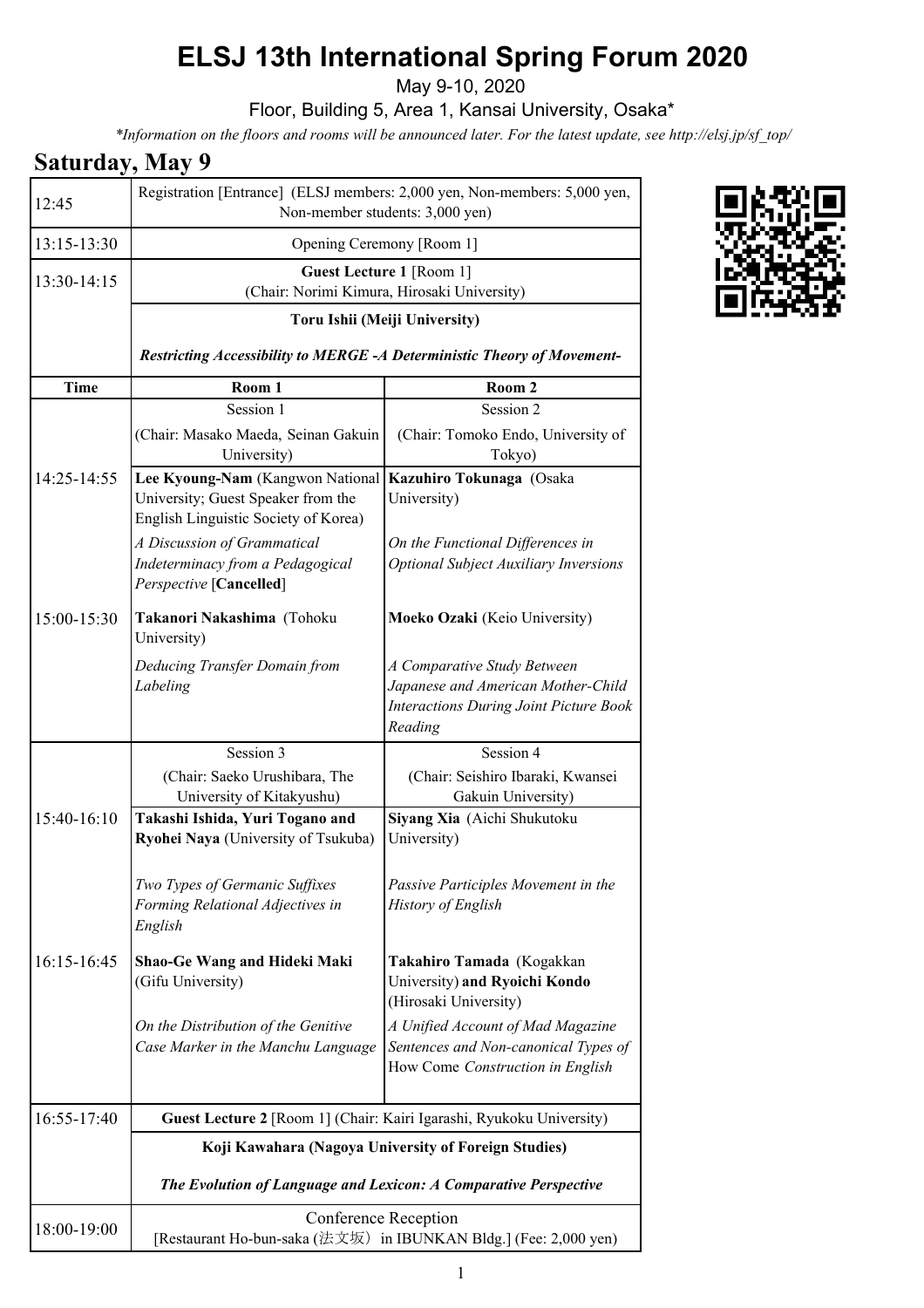## **Sunday, May 10**

| <b>Time</b> | $\sim$ $\prime$ $\sim$ $\sim$ $\sim$ $\prime$<br>Room 1                             | Room 2                                                                                                 | Room 3                                                                                                |
|-------------|-------------------------------------------------------------------------------------|--------------------------------------------------------------------------------------------------------|-------------------------------------------------------------------------------------------------------|
|             | Session 5                                                                           | Session 6                                                                                              | Workshop                                                                                              |
|             | (Chair: Yuta Sakamoto, Meiji<br>University)                                         | (Chair: Sumiyo Nishiguchi, Otaru<br>University of Commerce)                                            | $(9:30-11:50)$                                                                                        |
| 9:30-10:00  | Naoki Nakamura, Kazuyoshi<br>Ishikawa, and Shohei Nagata<br>(University of Tsukuba) | Norio Suzuki (Kobe Shinwa<br>Women's University)                                                       | Organizer: Satoru Kanno<br>(Tokyo University of Science)                                              |
|             | Extraposition as Late-merger or<br>Agreement                                        | How to License NPIs and PPIs in<br>the Than-Clause Across More<br>Than- and Less Than-<br>Comparatives | Some Concepts and<br>Consequences of MERGE                                                            |
| 10:05-10:35 | Yuya Sakumoto (Kyushu<br>University)<br><b>What defines Phases?</b>                 | Naoki Makihara (Osaka<br>University)<br>The Future Reference with Must:                                | Speakers:<br>Hisatsugu Kitahara (Keio<br>University)<br>Nobuhiro Miyoshi (Asahikawa                   |
|             |                                                                                     | from the Viewpoints of Futurates<br>and Veridicality                                                   | Medical University)<br>Miki Obata (Hosei University)<br>Satoru Kanno (Tokyo University<br>of Science) |
|             | Session 7                                                                           | Session 8                                                                                              |                                                                                                       |
|             | (Chair: Yohei Oseki, Waseda<br>University)                                          | (Chair: Katsuya Fujikawa,<br>University of Toyama)                                                     |                                                                                                       |
| 10:45-11:15 | Kaori Furuya (University of<br>North Texas)                                         | Chyan-an Arthur Wang (Chung<br>Yuan Christian University,<br>Taiwan)                                   |                                                                                                       |
|             | Japanese right-dislocation<br>constructions with adverbials                         | On Direct Object Restriction in<br><b>English and Mandarin</b><br>Resultatives                         |                                                                                                       |
| 11:20-11:50 | Nozomi Moritake (Kyushu<br>University)                                              | Kotaro Maeda (University of<br>Tokyo)                                                                  |                                                                                                       |
|             | Nominative Objects and Scope in<br>Japanese                                         | <b>English Manner-of-Motion Verbs</b><br>in Transitive Construction                                    |                                                                                                       |
| 12:00-12:30 | Takashi Ikeda (Aichi Prefectural<br>University)                                     | Maria C A. Cervantes (Mie<br>University)                                                               |                                                                                                       |
|             | Short-Distance Movement in<br>That-Relative Clauses                                 | Turning Over a New Leaf in<br>English Language Learning                                                |                                                                                                       |
|             |                                                                                     |                                                                                                        |                                                                                                       |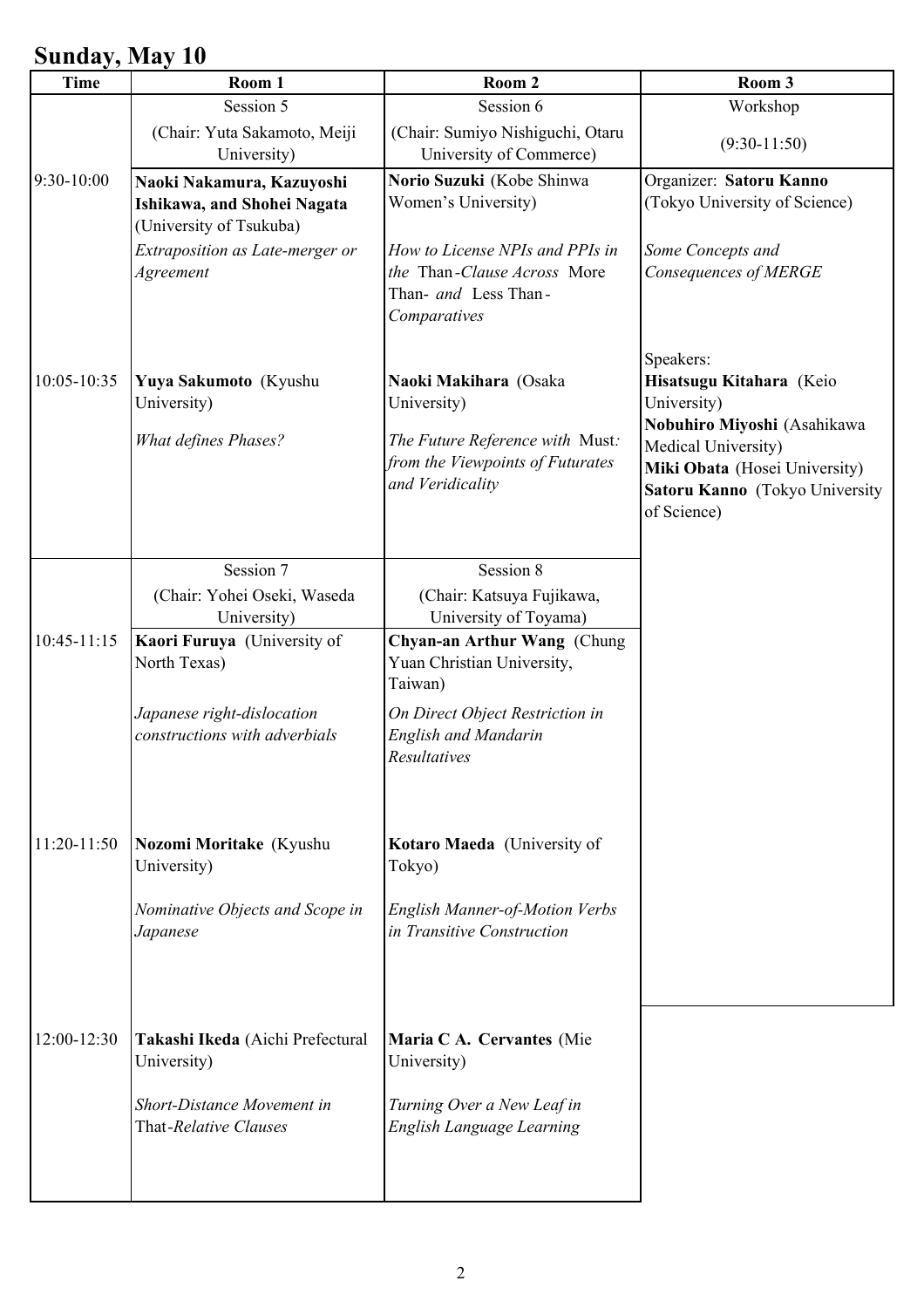| $13:30-14:50$ | <b>Poster Session</b> [Room 4, 3rd Floor]                                                                                                                                                      |  |
|---------------|------------------------------------------------------------------------------------------------------------------------------------------------------------------------------------------------|--|
| 15:00-15:45   | <b>Guest Lesture 3</b> [Room 1]<br>(Chair: Atsuko Nishiyama, Wakayama University)                                                                                                              |  |
|               | Kazuhiro Kawachi (National Defense Academy of Japan), Erika<br>Bellingham (State University of New York at Buffalo), and Jürgen<br><b>Bohnemeyer (State University of New York at Buffalo)</b> |  |
|               | Agentive vs. non-agentive encoding in causative event descriptions in<br><b>English and Japanese</b>                                                                                           |  |

## **Posters (in alphabetical order)**

| $\mathbf{1}$   | Jason Ginsburg (Osaka Kyoiku University), Hiroshi Terada (Osaka Kyoiku University) and Sandiway<br>Fong (University of Arizona): |
|----------------|----------------------------------------------------------------------------------------------------------------------------------|
|                | On the Selection of Clausal Complements in a Minimalist Framework                                                                |
| $\overline{2}$ | Mana Kitazawa (Keio University)                                                                                                  |
|                | Identification by Stancetaking in Corporate Mission Statements                                                                   |
| 3              | Daiki Matsumoto (Kyoto University / JSPS)                                                                                        |
|                | Token-Merge and Its Implications for Copy/Repetition Distinction                                                                 |
| $\overline{4}$ | Yoshiaki Morimoto (Osaka University)                                                                                             |
|                | Clausal and Phrasal Readings of English 'Phrasal' Comparatives                                                                   |
| 5              | Fumikazu Niinuma (Morioka University)                                                                                            |
|                | The Relationship between Sar(u) Expression and Argument Selection in Kesen                                                       |
| 6              | Yoshitomo Oi (Osaka University)                                                                                                  |
|                | On the Interpretations of English Cognate Object Constructions                                                                   |
| 7              | Xiao-Shi Qiu and Hideki Maki (Gifu University)                                                                                   |
|                | The Genitive Case Marker in Azerbaijani                                                                                          |
| 8              | Hsiao-hung Iris Wu (National Taiwan Normal University)                                                                           |
|                | Some Comparative Notes on Obliqueness in Argument Structure                                                                      |